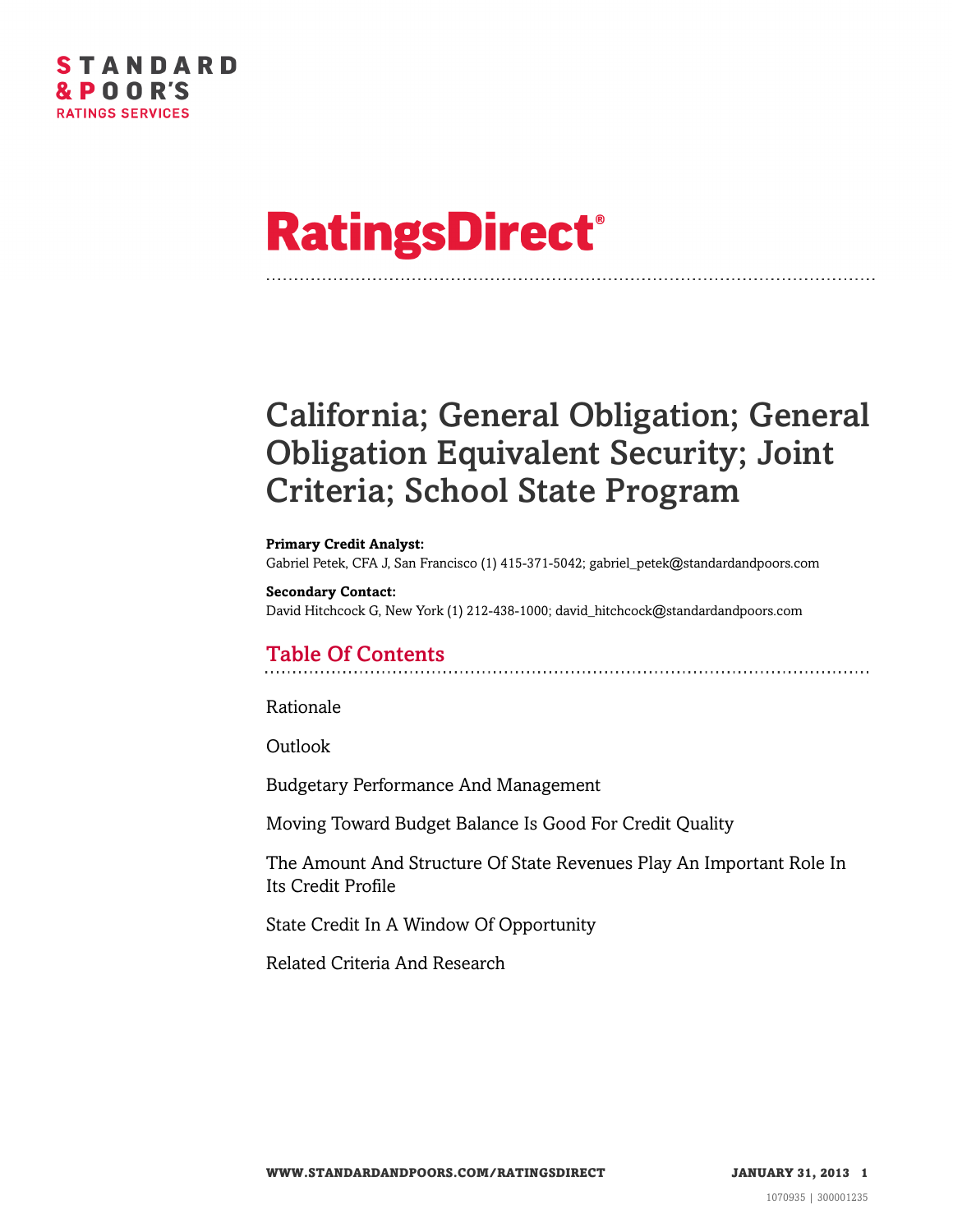# California; General Obligation; General Obligation Equivalent Security; Joint Criteria; School State Program

| <b>Credit Profile</b> |          |          |
|-----------------------|----------|----------|
| California GO         |          |          |
| Long Term Rating      | A/Stable | Upgraded |
| California GO         |          |          |
| Long Term Rating      | A/Stable | Upgraded |
| California GO         |          |          |
| Long Term Rating      | A/Stable | Upgraded |
| California GO bnds    |          |          |
| Long Term Rating      | A/Stable | Upgraded |

### <span id="page-1-0"></span>Rationale

Standard & Poor's Ratings Services raised to 'A' from 'A-' the long-term ratings and underlying ratings (SPURs) on California's \$73.1 billion in general obligation (GO) bonds and \$1.9 billion in Proposition 1A bonds. We simultaneously raised to 'A-' from 'BBB+' our long-term ratings and SPURs on the state's \$9.3 billion in appropriation-backed lease revenue bonds (excluding \$2.39 billion of lease revenue bonds, which were issued by the State Public Works Board for Regents of the University of California projects). The outlook is stable. Finally, we affirmed the 'AAA/A-1+' and 'AAA/A-1' ratings on some of the state's GO variable-rate demand bonds. The long-term component of the ratings is based jointly (assuming low correlation) on that of the obligor, California, and the various letter of credit (LOC) providers. The short-term component of the ratings is based solely on the ratings on the LOC providers.

The upgrades reflect our view of California's improved fiscal condition and cash position, and the state's projections of a structurally balanced budget through at least the next several years. As part of Governor Jerry Brown's recent budget proposal and multiple-year plan, the state would also largely retire its backlog of payment deferrals and internal loans. We view the alignment between revenues and expenditures as much improved and largely a result of policymakers' heightened emphasis on fixing the state's fiscal structure in the past two budgets. This has primarily consisted of programmatic reductions and reforms designed to generate budget savings because, until recently, strongly rebounding tax collections have not accompanied the economic recovery. Now the economic expansion is gaining positive momentum, however. In addition, the voters' approval in November of temporarily higher statewide sales and personal income tax (PIT) rates positions the state to capitalize on burgeoning economic activity and income gains. We believe these factors have worked in concert to help the state reverse fiscal course. As recently as 2011, the state's four year general fund forecast anticipated annual deficits ranging from \$17.4 billion to almost \$27 billion. Now the Department of Finance (DOF) projects small surpluses through at least fiscal 2017. The projected surpluses would be larger except that, under the governor's proposal, much of the new revenue is dedicated to debt retirement. As of June 2012, the state was carrying about \$33.5 billion in various budget liabilities in the form of deferred payments and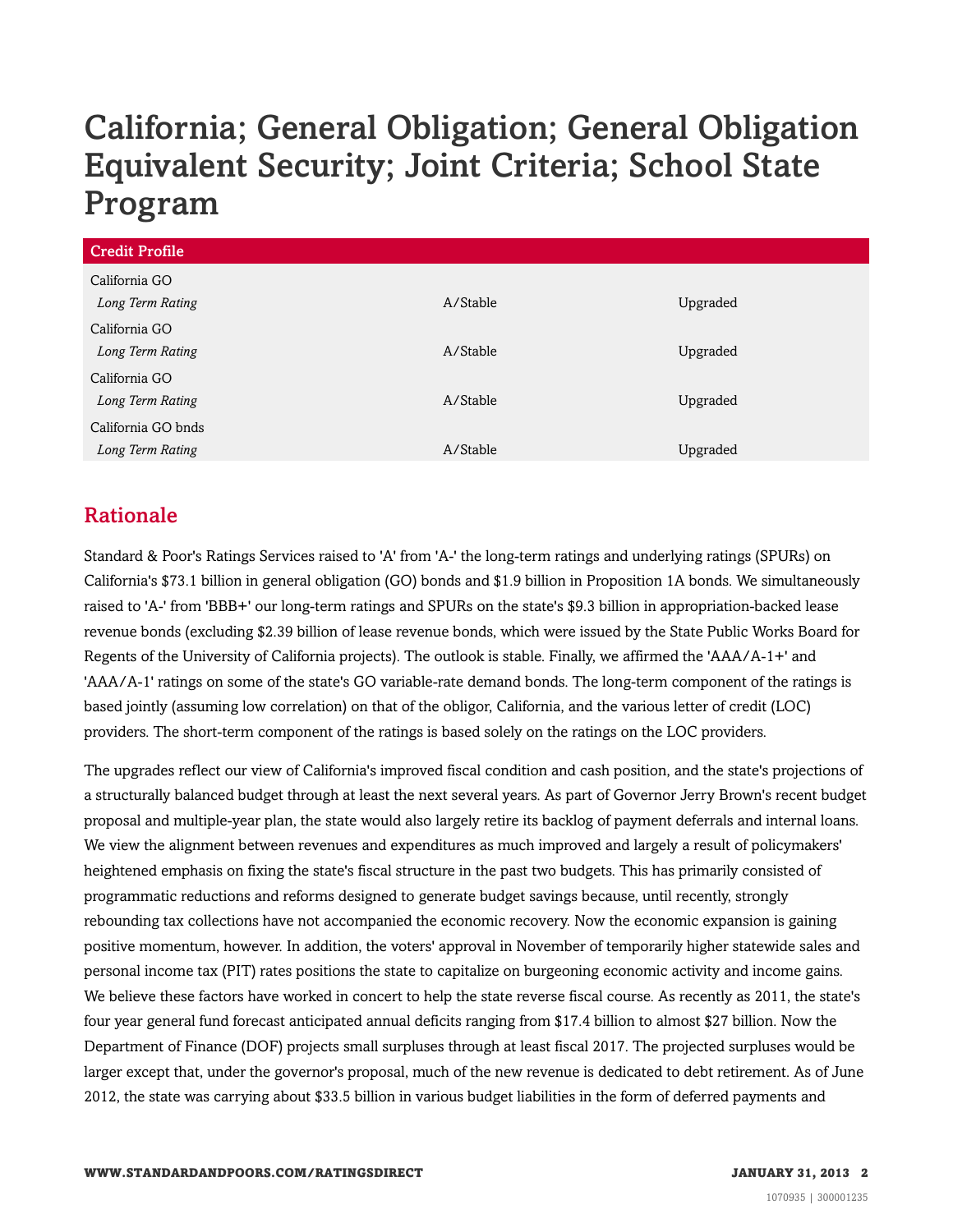#### interfund loans.

We view the current and proposed budgets as placing the state's finances on a more sustainable trajectory. When the state adopted its fiscal 2011 state budget, the DOF forecast general fund spending in fiscal 2014 of \$112.6 billion, or 15.3% more than what the governor currently proposes. Actual spending has also been reduced. Current year general fund spending -- as well as that proposed for fiscal 2014 -- is lower than what the state spent six years ago, in fiscal 2007.

Strengthening revenue performance is also quickly alleviating the state's cash-related stress and is helping eliminate its need to rely on extraordinary cash management measures. Cash and unused borrowable resources are now approaching pre-recession levels. As with its projected budget surpluses, the state's general fund cash recovery would be more pronounced were it not for the redirection of much of the new revenue to reverse payment deferrals.

Key rating factors supporting the 'A' rating include our view of California's:

- Deep and diverse economy, which is capable of above-average growth rates partly because of its prominent higher education institutions and businesses in innovative sectors, which help position California as a leading venture capital recipient state;
- Recent commitment to reaching alignment between ongoing revenues with recurring expenses while paying down budgetary debts;
- Likelihood for regular enactment of timely budgets following a constitutional change requiring only a legislative majority for budget approval; and
- High but conservatively structured bonded debt.

Somewhat offsetting these strengths is our opinion of the state's:

- Volatile revenue base, which, because of its highly progressive income tax structure, is linked to difficult-to-forecast financial market performance;
- Potential for structural budget balance to erode when the recent voter-approved tax hikes fully expire in seven years or sooner if the legislature were to increase ongoing spending; and
- Large retirement benefit and budgetary liabilities although, in the case of the latter, there is a well-developed plan for extinguishing the remaining balances due (the budget liabilities constitute the state's large negative fund balance, on an audited basis, of \$20 billion, or about 20% of general fund expenditures).

The state's general fund serves as the source of all GO bond repayment, to which the state has pledged its full faith and credit. State funding to the public kindergarten through grade 12 school systems and institutions of higher education is the only obligation that, according to the state's constitution, has a higher priority than GO debt service payments. The state's debt obligations are paid in the following order: GO bonds, Proposition 1A bonds, and lease- and appropriation-backed debt.

We see several factors that could affect whether and how much the state's credit quality strengthens from its current rating level. Although its finances are on the mend and its liquidity is much stronger, we continue to view the state's budget repair effort as a work in progress. A central question going forward is whether actual financial performance can match -- or at least approach -- the outcomes targeted in the governor's budget proposal and multiple year forecast. In the near term, we see economic and revenue performance as key to the state's ability to realize a more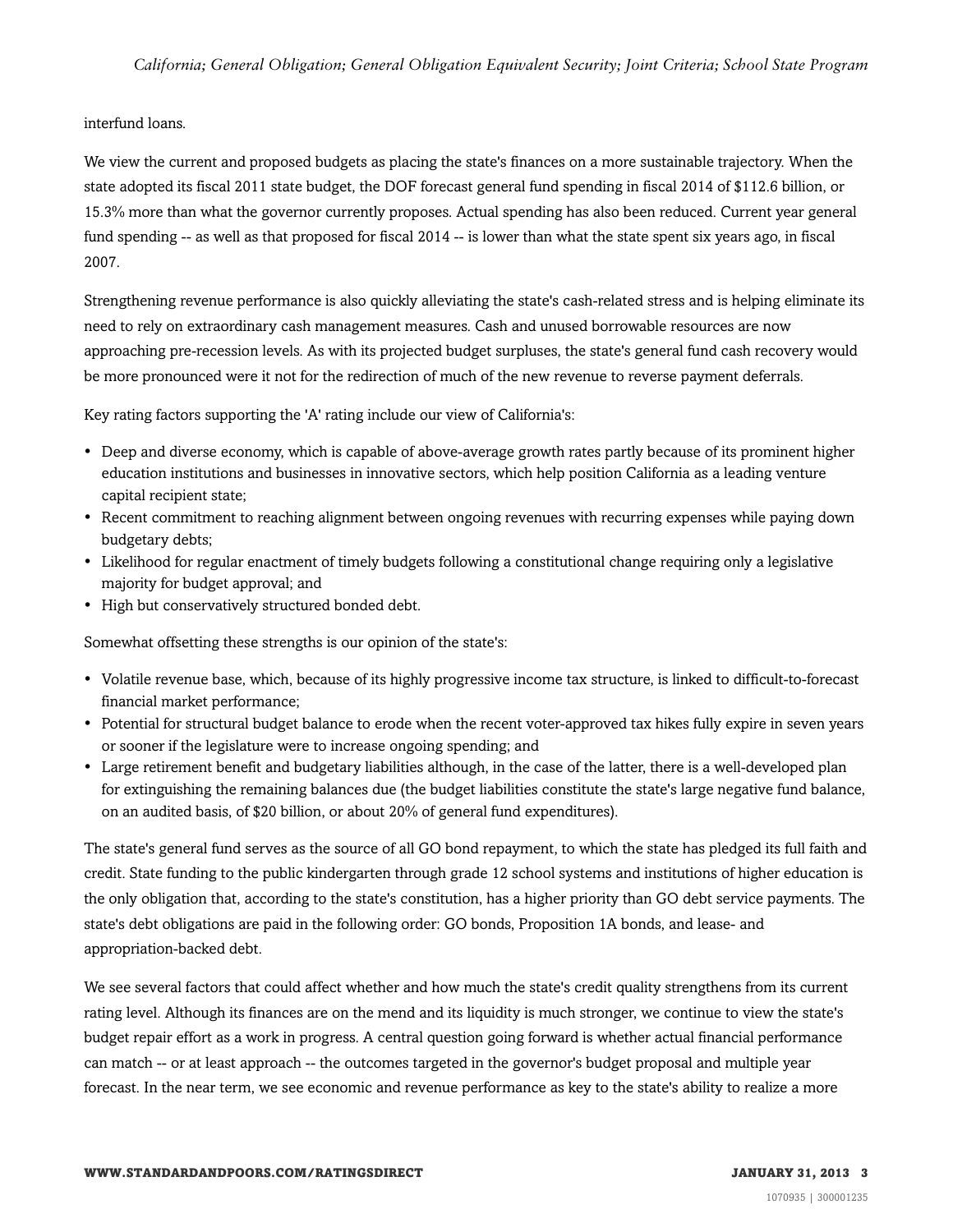#### *California; General Obligation; General Obligation Equivalent Security; Joint Criteria; School State Program*

stabilized budget. But another part of the answer likely rests with state lawmakers. Given that fiscal restraint has been a crucial ingredient to the state's strengthening financial position, we think the budget process itself contains some risk. After implementing significant program cuts in consecutive years, we anticipate there could be political pressure to restore services that would entail higher costs and could undermine the state's nascent fiscal balance. We also believe there is potential for windfall-like PIT collections through the early months of 2013, reflecting robust capital gains from 2012. Initial January tax receipt data suggest a surge of PIT collections may already be underway. A temporary flood of revenue could embolden lawmakers that may already prefer to add back to state programs. Alternatively, a faltering economy -- the other main threat to the state's improving situation -- could open a new fiscal gap, requiring another round of austerity.

But even if the economy does its part, spending restraint will likely remain crucial in order for the state to achieve the fiscal results suggested by the governor's four year forecast. Notably, the governor's plan goes beyond maintaining general fund balance and envisions paying down \$28 billion in existing budget liabilities (the projected balance at June 30, 2013 on the state's so-called "wall of debt"). We believe that eliminating these liabilities according to the governor's schedule is important because the last of the higher tax rates under Proposition 30 will expire in December 2018. As it is, the budgetary debts undermine the state's ability to tackle other long-term impediments to credit quality -- such as its retirement liabilities. In particular, the state's pension system for teachers (CalSTRS) is chronically underfunded from an actuarial standpoint and, at some point, will likely require higher contributions from the state. The budget liabilities generally, and the \$11 billion of payment deferrals in particular, crowd out such uses of revenue. In effect, the backlog of deferrals means that a significant share of current year spending goes to paying for prior year expenses. We expect that the range of possibilities for the state's credit rating would extend higher once it is free of this inflexibility.

Other medium- to long-term credit factors involve the composition of state revenues. First, the state will face transitioning to a post-Proposition 30 revenue environment. Using the enhanced tax revenue to pay down the wall of debt, as recommended by the governor, instead of increasing programs would ease somewhat the phasing out of this revenue. Longer term, we believe fiscal reforms that reduce the detrimental effects of PIT volatility on the general fund also would be beneficial to the state's credit quality. The state's retirement benefit liabilities are also a negative long-term rating factor. Based on the analytic factors we evaluate for states, on a four-point scale in which '1' is the strongest, we have revised California's composite score to 2.6 from 2.7.

On a four-point scale in which '1' is the strongest, we have revised California's overall financial management score to 3.0 from 3.5 and its budgetary performance score to 2.6 from 3.0. We also changed the state's debt and liability profile score to 3.6 from 3.5.

<span id="page-3-0"></span>The other scores are unchanged from our full analysis of Sept. 14, 2012.

#### **Outlook**

The stable outlook reflects our view of the state's credit quality in light of a stronger budgetary and cash position during the next year. However, we also see potential for further upward rating movement pending economic and revenue performance. Improvements in the fiscal projections planned in the governor's budget proposal, such as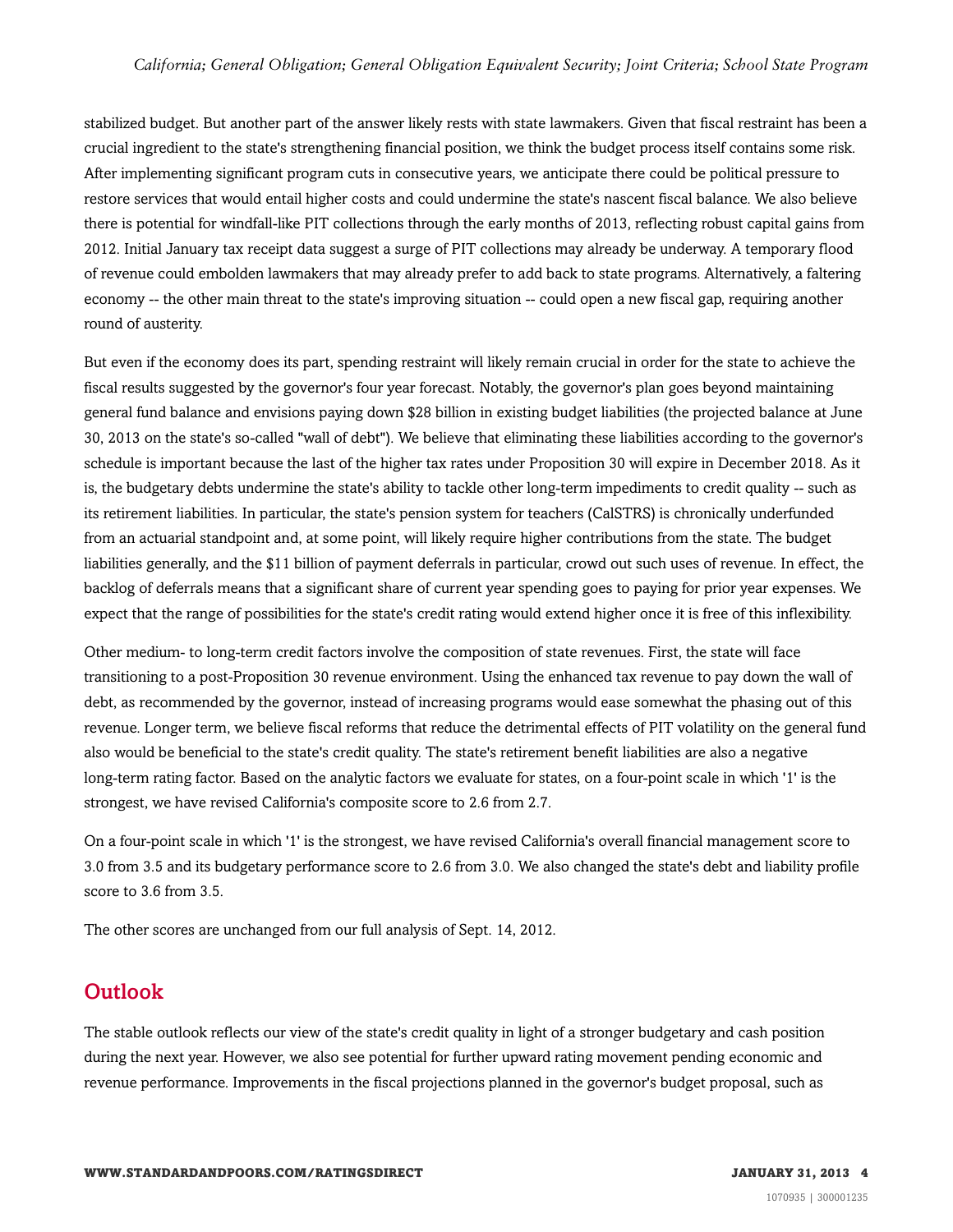progress paying down the budget liabilities, are likely to influence the state's potential for additional upward movement. Conversely, renewed downward rating pressure could occur if significant structural deficits and liquidity pressures return. In addition, global and macroeconomic risks -- particularly stemming from federal fiscal consolidation -- generally pose a threat to the state's economy and fiscal position. Therefore, a potential downturn could have negative credit implications for the state depending upon its severity.

#### <span id="page-4-0"></span>Budgetary Performance And Management

#### Analyzing state spending

California's budget is complex, and various funding arrangements are subject to frequent adjustment, which complicates identifying when the state's finances change structurally. But in our view, spending cuts contained in the past two budgets materially lowered the state's recurring spending level -- meaning the cuts are structural unless they are reversed. These program reductions have brought general fund spending into alignment with the state's projected revenue base for at least the next several years.

The governor proposes general fund spending of \$97.6 billion for fiscal 2014, which is 5% higher than expenditures in the current budget. If the legislature enacts a budget with this rate of general fund spending growth, the increase would approximately equal what the DOF expects the increase in total personal income to be. The fiscal 2014 budget would also still leave general fund spending at 5.4% of personal income, lower than all but two years -- 2012 and 2013 -- since 1973. General fund spending through the forecast horizon (fiscal 2017) would be lower still except for \$5.8 billion in average annual spending dedicated to paying down the budget liabilities. Thus, we view the proposal as exhibiting restraint similar to that of recent years. Total state spending from all funds increases by just 0.6% to \$145.8 billion under the governor's proposal. Modest as it is, such an increase would nevertheless elevate total state spending in nominal terms to the highest level on record. These contrasting interpretations -- that spending is simultaneously low and high -- also demonstrate that characterizations of state spending can vary depending on its presentation.

Numerous changes through the years to a variety of state and local government funding relationships provide even more ways to dissect state spending. For example, beginning in fiscal 2012, the state shifted the delivery of certain law enforcement and social service programs to local governments. Realigning these programmatic responsibilities -- and about \$6.4 billion in revenue for fiscal 2014 -- to local governments reduces general fund spending by a comparable amount.

Policy considerations aside, what matters to our focus on credit quality is the effect any funding rearrangements have on the state's debt-paying ability. And for this, we pay particular attention to the condition of the general fund because it is the state fund pledged for bond repayment. On one level, realignment is a break-even proposition; the foregone cost is offset by the transfer of revenue to local governments. But we also identify several ways realignment enhances general fund solvency. For instance, diverting the realignment revenue away from the general fund lowers the minimum amount guaranteed for school funding under Proposition 98. This amounts to about \$2.5 billion in general fund savings for fiscal 2014. In addition, the DOF estimates the state can obtain as much as \$1.7 billion in general fund savings from operational efficiencies when realignment is fully implemented (2014-2015). Realignment also makes general fund spending more predictable by shifting programmatic responsibility, as well as the related fiscal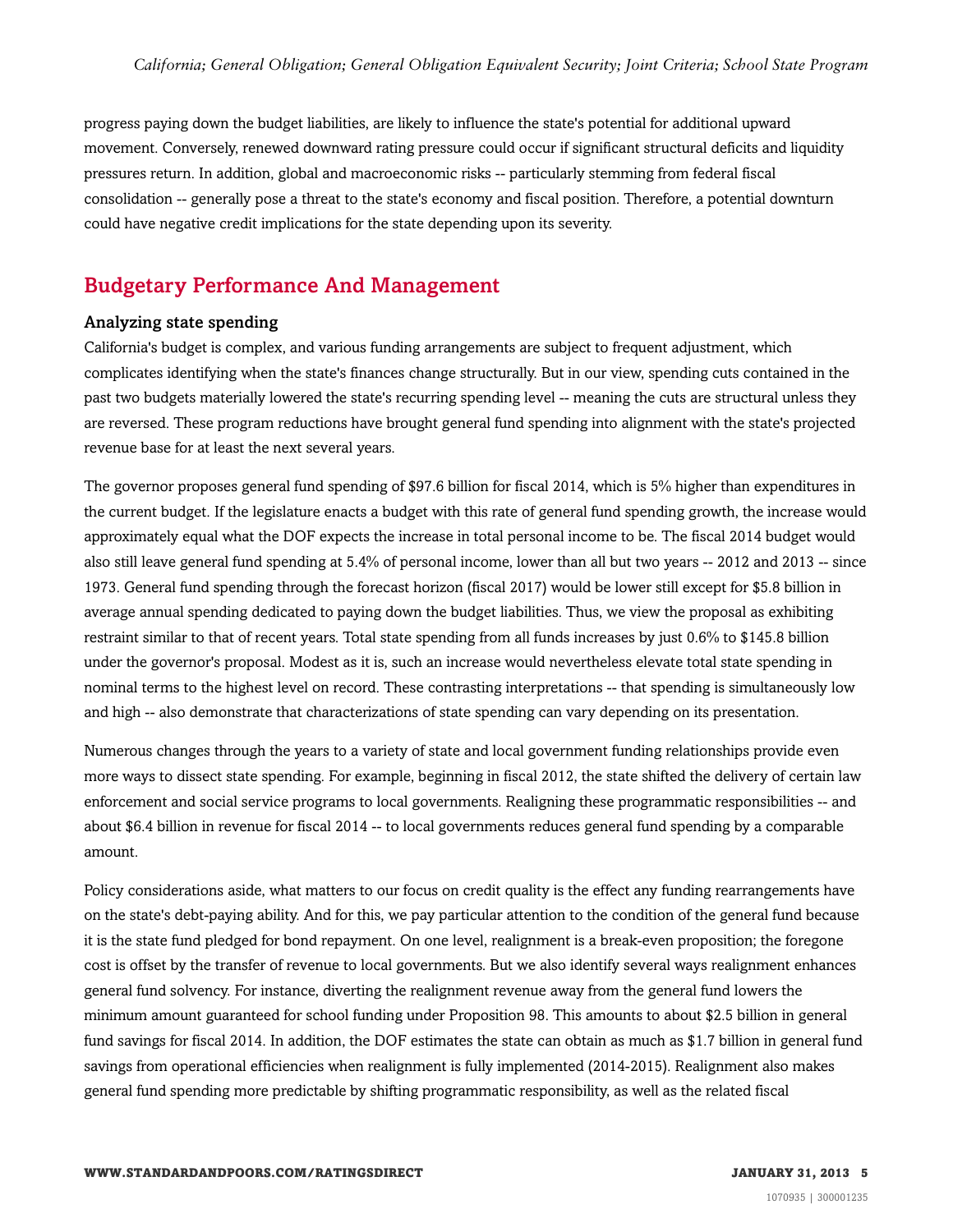uncertainty that comes with it, to local governments. And while the general fund forgoes the revenue stream now dedicated to local governments under realignment, the amount is a fixed percentage -- unlike the programs' costs. Savings generated under realignment will likely be ongoing, too, since the initiative is a permanent, albeit less publicized feature of Proposition 30. Together with the other program cuts in recent years, the state's spending baseline is now on a lower trajectory, which, in our view, helps move the general fund toward balance.

# <span id="page-5-0"></span>Moving Toward Budget Balance Is Good For Credit Quality

Eliminating the general fund deficit strengthens credit quality by improving the state's ability to fund its obligations - including debt service -- under a variety of economic and revenue scenarios. Throughout much of the prior decade, the state repeatedly enacted budgets with spending that was unsustainable relative to its revenue. Lawmakers managed the fiscal misalignment with a series of stop-gap measures, including interyear payment deferrals and internal loans from various state funds. The deferrals and loans accumulated, and by the end of fiscal 2011, a \$34.7 billion wall of debt encumbered the general fund.

Enactment of budgets in fiscal years 2012 and 2013 containing large and, from a policy perspective, difficult spending cuts enabled the state to downshift its spending baseline. The change is material too. In late 2010, the state's nonpartisan Legislative Analyst's Office (LAO) projected that by fiscal 2014, general fund spending would reach \$115 billion. The LAO also warned at the time that, with the state's existing revenue base, it faced a potential budget deficit of around \$20 billion in fiscal 2014.

### <span id="page-5-1"></span>The Amount And Structure Of State Revenues Play An Important Role In Its Credit Profile

Spending cuts alone were not sufficient, however, to both restore balance and begin paying down the budget liabilities. In response, the governor sought and received voter approval of Proposition 30, which temporarily raises the statewide sales tax and the top PIT rates. In our view, the additional revenues help place the state's finances on a course for more solid footing. But since the tax provisions of Proposition 30 are not permanent, neither are its contributions to the state's ongoing revenue base. There is potential, then, that after the Proposition 30 tax rates expire, recurring revenues will again be inadequate for the state's baseline spending. We see greater probability for a new deficit if, in the interim, the state's spending baseline reverts closer to its prior (higher) level. Spending trends will, therefore, likely remain an important variable in the state's credit profile even while the Proposition 30 taxes are in effect and offering respite from the constant strain of structurally insufficient revenue.

In the meantime, the higher revenues from Proposition 30 facilitate paying down the budget liabilities, largely through reversing school and other payment deferrals. If the state can fully eliminate the wall of debt as the governor projects, the legacy of Proposition 30 would endure for much longer than the taxes themselves. And while reversing all the budget liabilities comes at the expense of building up a budget reserve, we view it as no less beneficial from a credit standpoint.

When it comes to its revenue structure, the state's finances are already plagued by well-documented volatility -- a trait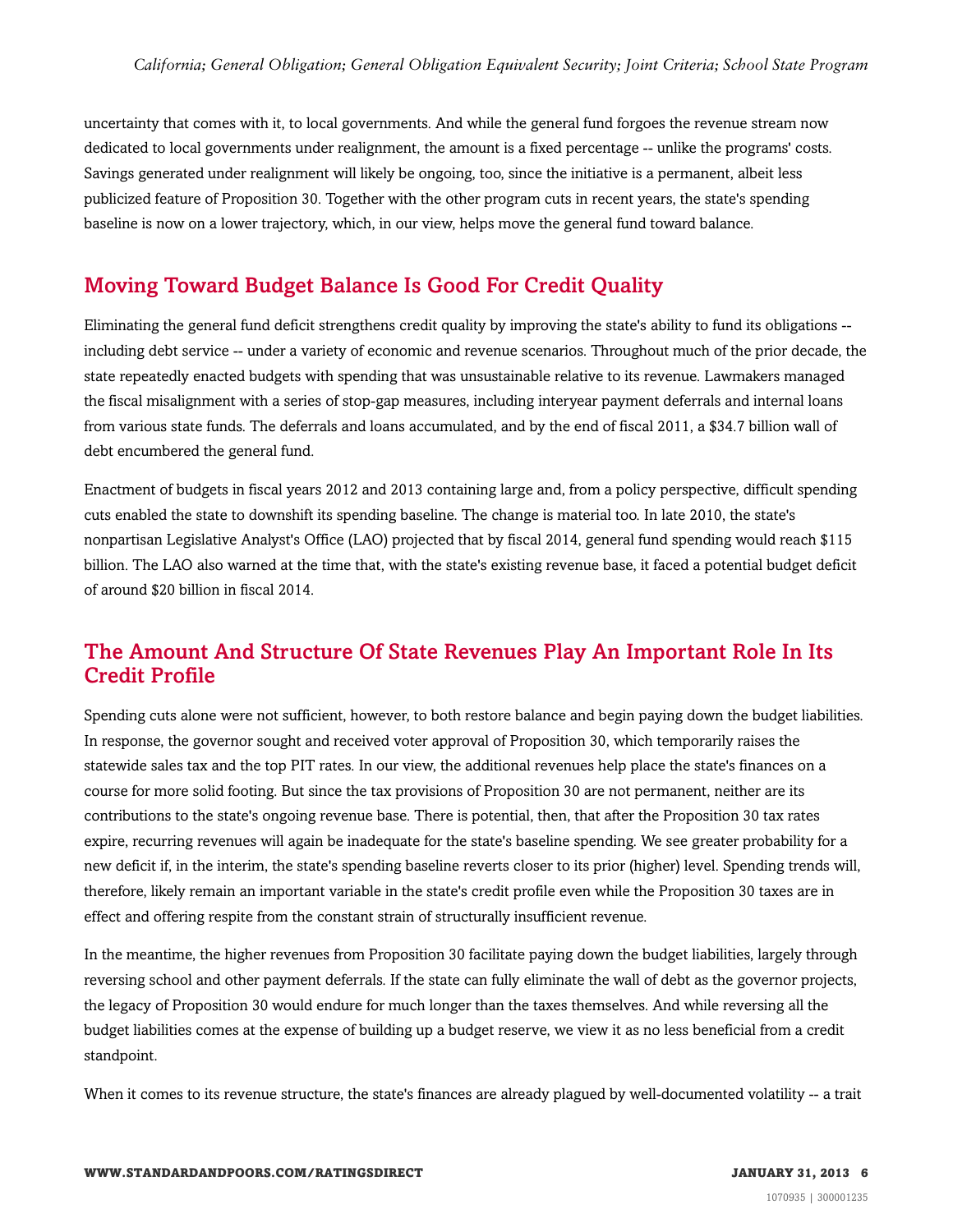that Proposition 30 will likely exacerbate. From this perspective, the temporary nature of the tax increases is one of their virtues. By expiring, the Proposition 30 tax increases -- and any heightened volatility they bring -- avoid becoming a permanent part of the state's revenue structure. We, nevertheless, caution that the state will confront transitioning to a lower revenue base when Proposition 30's tax rates expire.

# <span id="page-6-0"></span>State Credit In A Window Of Opportunity

A more streamlined budget, the temporary taxes, and a strengthening economy present the state an opportunity to stabilize its finances for at least several years. But from federal spending to the performance of the stock market, some important determinants of California's near- to medium-term credit quality lay outside the direct control of state policymakers. Over five to seven years, however, the state's credit rating will depend more on lawmaker actions -- in particular, whether lawmakers stay the fiscal course charted out in recent budgets even while Proposition 30 taxes are in effect and especially as they approach expiration. In our view, this will likely entail establishing a fiscal "glide path" allowing state spending and its permanent revenue trends to converge. Beyond this, lawmakers' ability and willingness to begin confronting other underlying credit impediments, like the state's retirement liabilities and permanent tax structure, are likely to define California's potential for upward rating movement.

# <span id="page-6-1"></span>Related Criteria And Research

- California, Sept. 14, 2012
- USPF Criteria: State Ratings Methodology, Jan. 3, 2011
- USPF Criteria: Appropriation-Backed Obligations, June 13, 2007
- USPF Criteria: Financial Management Assessment, June 27, 2006
- Criteria: Joint Support Criteria Update, April 22, 2009
- U.S. State And Local Government Credit Conditions Forecast, Jan. 17, 2013

#### Ratings Detail (As Of January 31, 2013)

| California go adj rate bnds (wkly interest rate) ser 2003 C-3 & C-4                         |                |          |
|---------------------------------------------------------------------------------------------|----------------|----------|
| Long Term Rating                                                                            | $AA/A-1$       | Affirmed |
| <b>Unenhanced Rating</b>                                                                    | A(SPUR)/Stable | Upgraded |
| California go adj rate bnds (wkly interest rate) 2003 B-1 thru B-4                          |                |          |
| Long Term Rating                                                                            | A/Stable       | Upgraded |
| California various purp go bnds dtd 02/01/2004 due 02/01/2005-2029 2033-2034                |                |          |
| <b>Unenhanced Rating</b>                                                                    | A(SPUR)/Stable | Upgraded |
| California various purp GO bnds dtd 04/01/2004 due 04/01/2005-2031 2034                     |                |          |
| <b>Unenhanced Rating</b>                                                                    | A(SPUR)/Stable | Upgraded |
| California various purp GO bnds & GO rfdg bnds dtd 02/01/2007 due 12/01/2007-2029 2032-2036 |                |          |
| <b>Unenhanced Rating</b>                                                                    | A(SPUR)/Stable | Upgraded |
| California various purp GO bnds & GO rfdg bnds dtd 02/01/2007 due 12/01/2007-2029 2032-2036 |                |          |
| <b>Unenhanced Rating</b>                                                                    | A(SPUR)/Stable | Upgraded |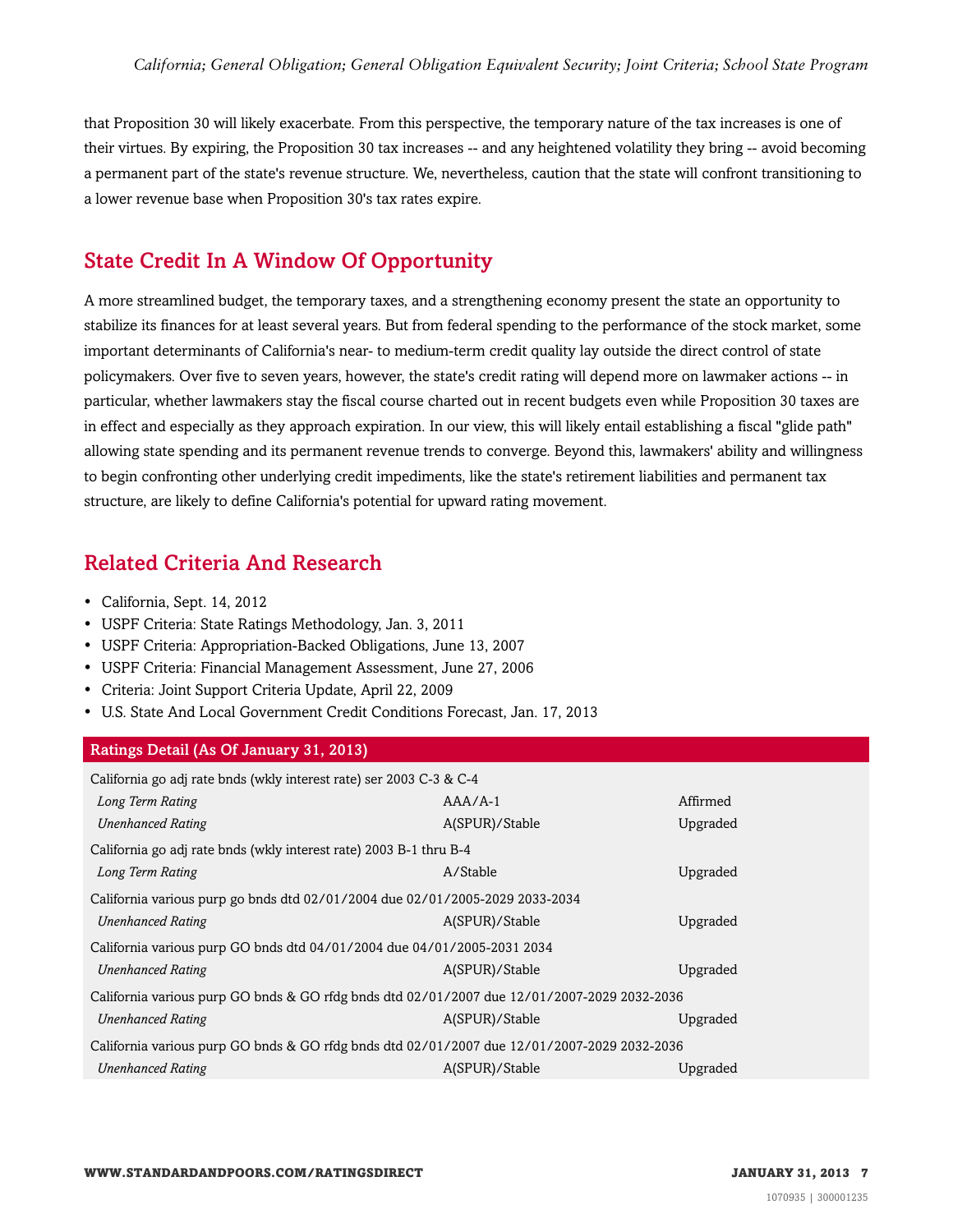| Ratings Detail (As Of January 31, 2013) (cont.)                                               |                |          |
|-----------------------------------------------------------------------------------------------|----------------|----------|
| California var purp go bnds dtd 05/01/2003 due 02/01/2008-2028 2032 2033                      |                |          |
| Long Term Rating                                                                              | A/Stable       | Upgraded |
| California var purp GO bnds                                                                   |                |          |
| Long Term Rating                                                                              | A/Stable       | Upgraded |
| California var purp GO bnds                                                                   |                |          |
| Long Term Rating                                                                              | A/Stable       | Upgraded |
| California GO adj rate bnds (weekly interest rate) ser 2003 C-1 dtd 04/15/2003 due 05/01/2033 |                |          |
| Long Term Rating                                                                              | $AAA/A-1$      | Affirmed |
| <b>Unenhanced Rating</b>                                                                      | A(SPUR)/Stable | Upgraded |
| California GO bnds dtd 02/01/2003 due 02/01/2008-2027 2029 2031 2033                          |                |          |
| <b>Unenhanced Rating</b>                                                                      | A(SPUR)/Stable | Upgraded |
| California GO bnds (daily interest rate) ser 2003 A-1                                         |                |          |
| Long Term Rating                                                                              | $AA/A-1$       | Affirmed |
| <b>Unenhanced Rating</b>                                                                      | A(SPUR)/Stable | Upgraded |
| California GO bnds (daily interest rate) ser 2003 A-2 & A-3                                   |                |          |
| Long Term Rating                                                                              | $AA/A-1$       | Affirmed |
| <b>Unenhanced Rating</b>                                                                      | A(SPUR)/Stable | Upgraded |
| California GO rfdg bnds (SIFMA index fltg rate bnds) ser 2012A due 06/01/2033                 |                |          |
| Long Term Rating                                                                              | A/Stable       | Upgraded |
| California GO rfdg bnds (SIFMA index fltg rate bnds) ser 2012B due 05/01/2020                 |                |          |
| Long Term Rating                                                                              | A/Stable       | Upgraded |
| California GO VRDB prog                                                                       |                |          |
| Long Term Rating                                                                              | $AAA/A-1+$     | Affirmed |
| <b>Unenhanced Rating</b>                                                                      | A(SPUR)/Stable | Upgraded |
| California GO VRDB prog                                                                       |                |          |
| Long Term Rating                                                                              | $AAA/A-1+$     | Affirmed |
| <b>Unenhanced Rating</b>                                                                      | A(SPUR)/Stable | Upgraded |
| California GO VRDB prog ser 2005B-3 dtd 11/17/2005 due 05/01/2030                             |                |          |
| Long Term Rating                                                                              | $AA/A-1$       | Affirmed |
| <b>Unenhanced Rating</b>                                                                      | A(SPUR)/Stable | Upgraded |
| California GO VRDB prog ser 2005B-5                                                           |                |          |
| Long Term Rating                                                                              | $AAA/A-1$      | Affirmed |
| <b>Unenhanced Rating</b>                                                                      | A(SPUR)/Stable | Upgraded |
| California GO VRDB prog ser 2005B-5                                                           |                |          |
| Long Term Rating                                                                              | $AA/A-1$       | Affirmed |
| <b>Unenhanced Rating</b>                                                                      | A(SPUR)/Stable | Upgraded |
| California GO VRDB prog ser 2005 A-1-1 dtd 11/17/2005 due 05/01/2040                          |                |          |
| Long Term Rating                                                                              | $AAA/A-1+$     | Affirmed |
| <b>Unenhanced Rating</b>                                                                      | A(SPUR)/Stable | Upgraded |
| California GO VRDB prog ser 2005 A-2-1 dtd 11/17/2005 due 05/01/2040                          |                |          |
| Long Term Rating                                                                              | $AAA/A-1$      | Affirmed |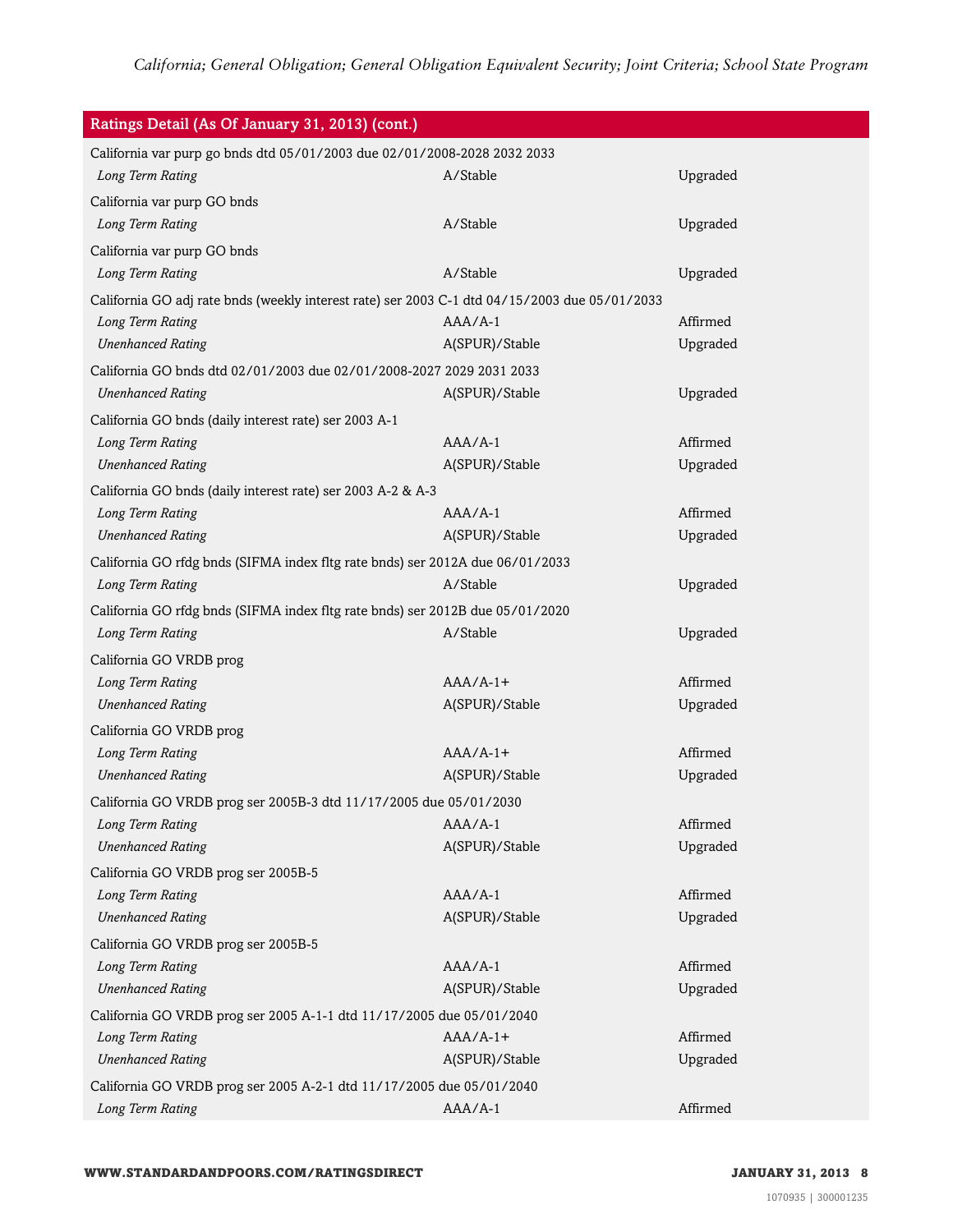| Ratings Detail (As Of January 31, 2013) (cont.)                           |                |          |
|---------------------------------------------------------------------------|----------------|----------|
| <b>Unenhanced Rating</b>                                                  | A(SPUR)/Stable | Upgraded |
| California GO VRDB prog ser 2005 A-3 dtd 11/17/2005 due 05/01/2040        |                |          |
| Long Term Rating                                                          | $AAA/A-1$      | Affirmed |
| <b>Unenhanced Rating</b>                                                  | A(SPUR)/Stable | Upgraded |
| California GO VRDB prog ser 2005 B-1 dtd 11/17/2005 due 05/01/2040        |                |          |
| Long Term Rating                                                          | $AAA/A-1$      | Affirmed |
| <b>Unenhanced Rating</b>                                                  | A(SPUR)/Stable | Upgraded |
| California GO VRDB prog ser 2005 B-2 dtd 11/17/2005 due 05/01/2040        |                |          |
| Long Term Rating                                                          | $AAA/A-1$      | Affirmed |
| <b>Unenhanced Rating</b>                                                  | A(SPUR)/Stable | Upgraded |
| California GO VRDB prog ser 2005 B-4 dtd 11/17/2005 due 05/01/2040        |                |          |
| Long Term Rating                                                          | $AAA/A-1$      | Affirmed |
| <b>Unenhanced Rating</b>                                                  | A(SPUR)/Stable | Upgraded |
| California GO VRDB prog ser 2005 B-7 due 05/01/2040                       |                |          |
| Long Term Rating                                                          | $AAA/A-1$      | Affirmed |
| <b>Unenhanced Rating</b>                                                  | A(SPUR)/Stable | Upgraded |
| California GO (wrap of insured) (AMBAC & AGM) (SEC MKT)                   |                |          |
| <b>Unenhanced Rating</b>                                                  | A(SPUR)/Stable | Upgraded |
| California GO (wrap of insured) (AMBAC & BHAC) (SEC MKT)                  |                |          |
| <b>Unenhanced Rating</b>                                                  | A(SPUR)/Stable | Upgraded |
| California GO (wrap of insured) (AMBAC) (ASSURED GTY) (SEC MKT)           |                |          |
| <b>Unenhanced Rating</b>                                                  | A(SPUR)/Stable | Upgraded |
| California GO (wrap of insured) (FGIC & AGM) (SEC MKT)                    |                |          |
| <b>Unenhanced Rating</b>                                                  | A(SPUR)/Stable | Upgraded |
| California GO (wrap of insured) (FGIC & BHAC) (SEC MKT)                   |                |          |
| <b>Unenhanced Rating</b>                                                  | A(SPUR)/Stable | Upgraded |
| California GO (wrap of insured) (MBIA) (National) (AGM) (SEC MKT)         |                |          |
| <b>Unenhanced Rating</b>                                                  | A(SPUR)/Stable | Upgraded |
| California GO (wrap of insured) (MBIA) (National) (ASSURED GTY) (SEC MKT) |                |          |
| <b>Unenhanced Rating</b>                                                  | A(SPUR)/Stable | Upgraded |
| California GO (wrap of insured) (SYNCORA GTY) (BHAC - SEC MKT)            |                |          |
| <b>Unenhanced Rating</b>                                                  | A(SPUR)/Stable | Upgraded |
| California GO (ASSURED GTY) (SEC MKT)                                     |                |          |
| <b>Unenhanced Rating</b>                                                  | A(SPUR)/Stable | Upgraded |
|                                                                           |                |          |
| California GO (MBIA) (National) (SEC MKT)<br><b>Unenhanced Rating</b>     | A(SPUR)/Stable | Upgraded |
|                                                                           |                |          |
| California GO (MBIA) (National) (SEC MKT)                                 |                |          |
| <b>Unenhanced Rating</b>                                                  | A(SPUR)/Stable | Upgraded |
| California VRDB (Kindergarten-Univ Pub Ed Fac proj) ser 2004 A-1          |                |          |
| Long Term Rating                                                          | $AAA/A-1$      | Affirmed |
| <b>Unenhanced Rating</b>                                                  | A(SPUR)/Stable | Upgraded |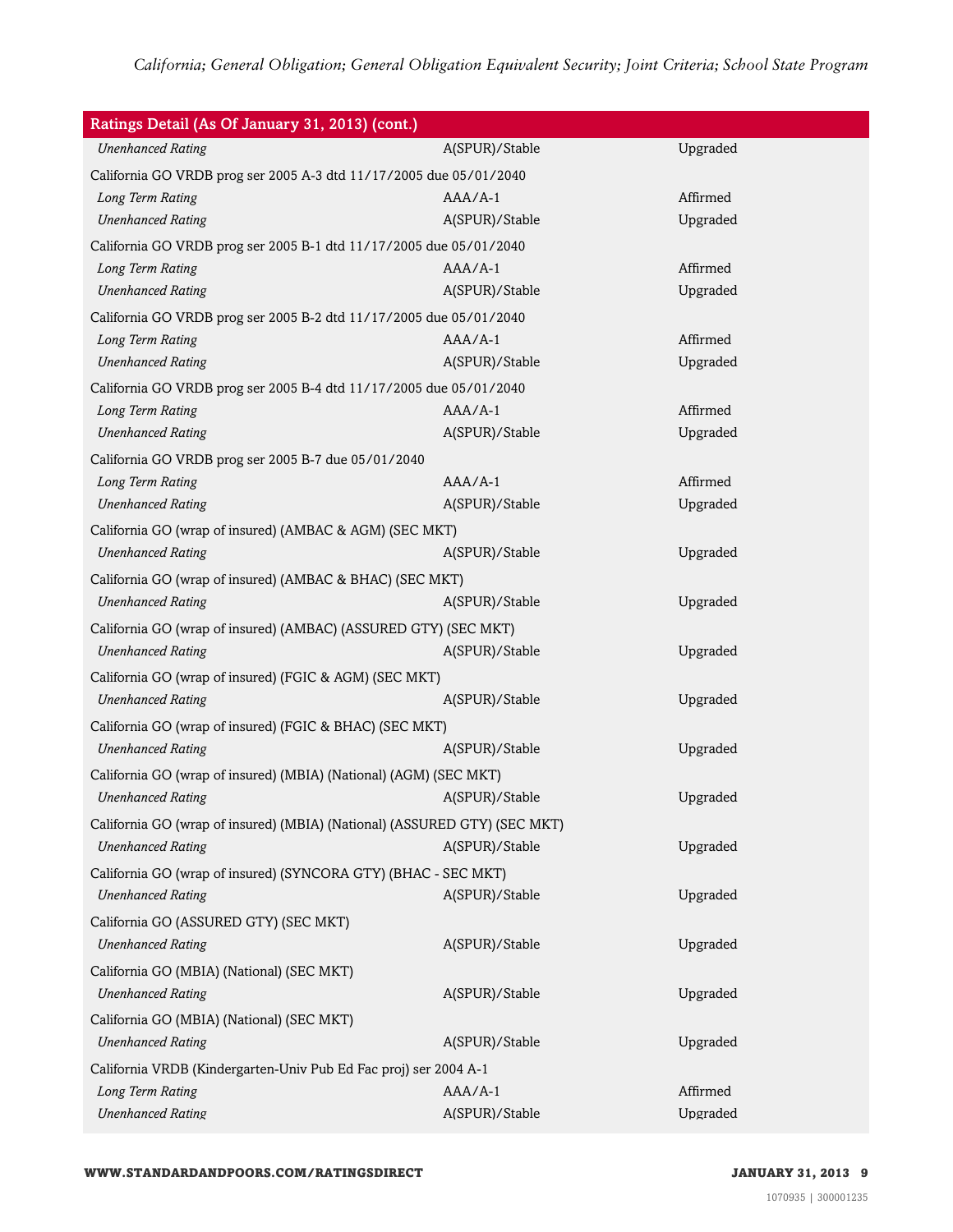| Ratings Detail (As Of January 31, 2013) (cont.)                                                                                                  |                |          |
|--------------------------------------------------------------------------------------------------------------------------------------------------|----------------|----------|
| California (Kindergarten-Univ Pub Ed Fac proj) VRDO ser 2004 A-5                                                                                 |                |          |
| Long Term Rating                                                                                                                                 | $AAA/A-1$      | Affirmed |
| <b>Unenhanced Rating</b>                                                                                                                         | A(SPUR)/Stable | Upgraded |
| California (Kindergarten-Univ Pub Ed Fac) VRDO ser 2004B1-B4                                                                                     |                |          |
| Long Term Rating                                                                                                                                 | $AA/A-1$       | Affirmed |
| <b>Unenhanced Rating</b>                                                                                                                         | A(SPUR)/Stable | Upgraded |
| California (Kindergarten-Univ Pub Ed Fac) VRDO ser 2004 A - 6                                                                                    |                |          |
| Long Term Rating                                                                                                                                 | $AA/A-1$       | Affirmed |
| <b>Unenhanced Rating</b>                                                                                                                         | A(SPUR)/Stable | Upgraded |
| California (Kindergarten-Univ Pub Ed Fac) VRDO ser 2004 A-7                                                                                      |                |          |
| Long Term Rating                                                                                                                                 | $AA/A-1$       | Affirmed |
| <b>Unenhanced Rating</b>                                                                                                                         | A(SPUR)/Stable | Upgraded |
| California (Kindergarten-Univ Pub Ed Fac) VRDO ser 2004 A-8                                                                                      |                |          |
| Long Term Rating                                                                                                                                 | $AA/A-1$       | Affirmed |
| <b>Unenhanced Rating</b>                                                                                                                         | A(SPUR)/Stable | Upgraded |
| California (Kindergarten-Univ Pub Ed Fac) VRDOser 2004 A-4                                                                                       |                |          |
| Long Term Rating                                                                                                                                 | $AA/A-1$       | Affirmed |
| <b>Unenhanced Rating</b>                                                                                                                         | A(SPUR)/Stable | Upgraded |
| California (Kindergarten-Univ Pub Ed Fac) VRDO ser 2004 A-10                                                                                     |                |          |
| Long Term Rating                                                                                                                                 | $AAA/A-1$      | Affirmed |
| <b>Unenhanced Rating</b>                                                                                                                         | A(SPUR)/Stable | Upgraded |
| California (Kindergarten-Univ Pub Fac) VRDO ser 2004B-5&B-6                                                                                      |                |          |
| Long Term Rating                                                                                                                                 | $AAA/A-1+$     | Affirmed |
| <b>Unenhanced Rating</b>                                                                                                                         | A(SPUR)/Stable | Upgraded |
| <b>California GO</b>                                                                                                                             |                |          |
|                                                                                                                                                  |                |          |
| <b>Unenhanced Rating</b>                                                                                                                         | A(SPUR)/Stable | Upgraded |
| California Infrastructure & Econ Dev Bnk, California                                                                                             |                |          |
| California                                                                                                                                       |                |          |
| California Infrastructure & Economic Development Bank, state sch fd apportionment lse rev rfdg bnds (Oakland Unif Sch Dist<br>Fincg)             |                |          |
| Long Term Rating                                                                                                                                 | A/Stable       | Upgraded |
| California Infrastructure & Econ Dev Bnk (California) state sch fd apportionment lse rev bnds (King City Jt Un High Sch Dist<br>Fincg) ser 2010  |                |          |
| Long Term Rating                                                                                                                                 | A/Stable       | Upgraded |
| California Infrastructure & Economic Dev Bank (California) st sch fd apportionment lse rev bnds (Vallejo City Unif<br><b>Sch Dist Fincg)</b>     |                |          |
| <b>Unenhanced Rating</b>                                                                                                                         | A(SPUR)/Stable | Upgraded |
| California Infrastructure & Economic Dev Bank (California) st sch fd apportionment Ise rev bnds (West Contra<br><b>Costa Unif Sch Dist Fing)</b> |                |          |
| <b>Unenhanced Rating</b>                                                                                                                         | A(SPUR)/Stable | Upgraded |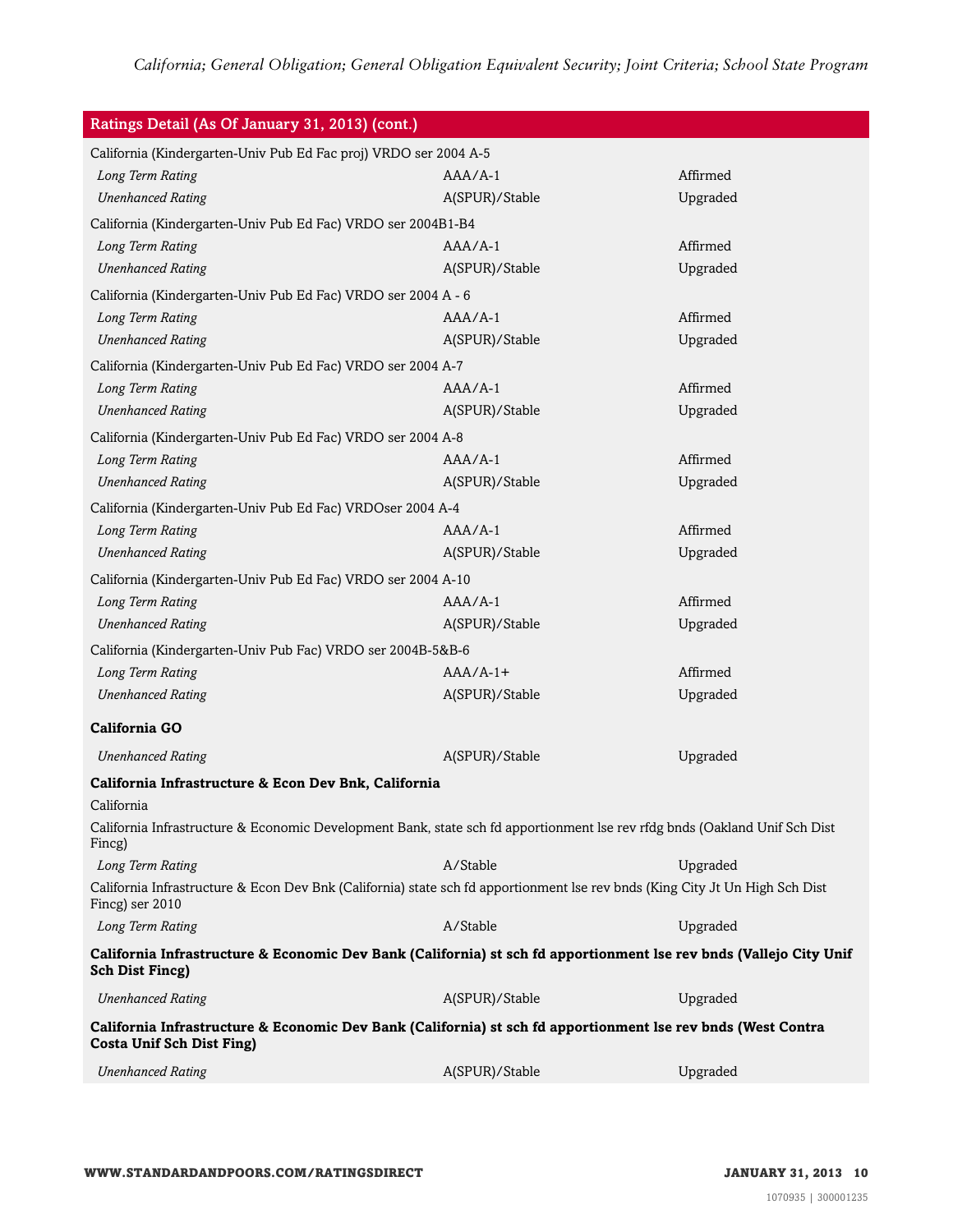| Ratings Detail (As Of January 31, 2013) (cont.)                                         |          |          |  |
|-----------------------------------------------------------------------------------------|----------|----------|--|
| California Statewide Communities Dev Auth, California                                   |          |          |  |
| California                                                                              |          |          |  |
| California Statewide Communities Dev Auth (California) rev bnds (Prop 1A Prog) ser 2009 |          |          |  |
| Long Term Rating                                                                        | A/Stable | Upgraded |  |
| Many issues are enhanced by bond insurance.                                             |          |          |  |